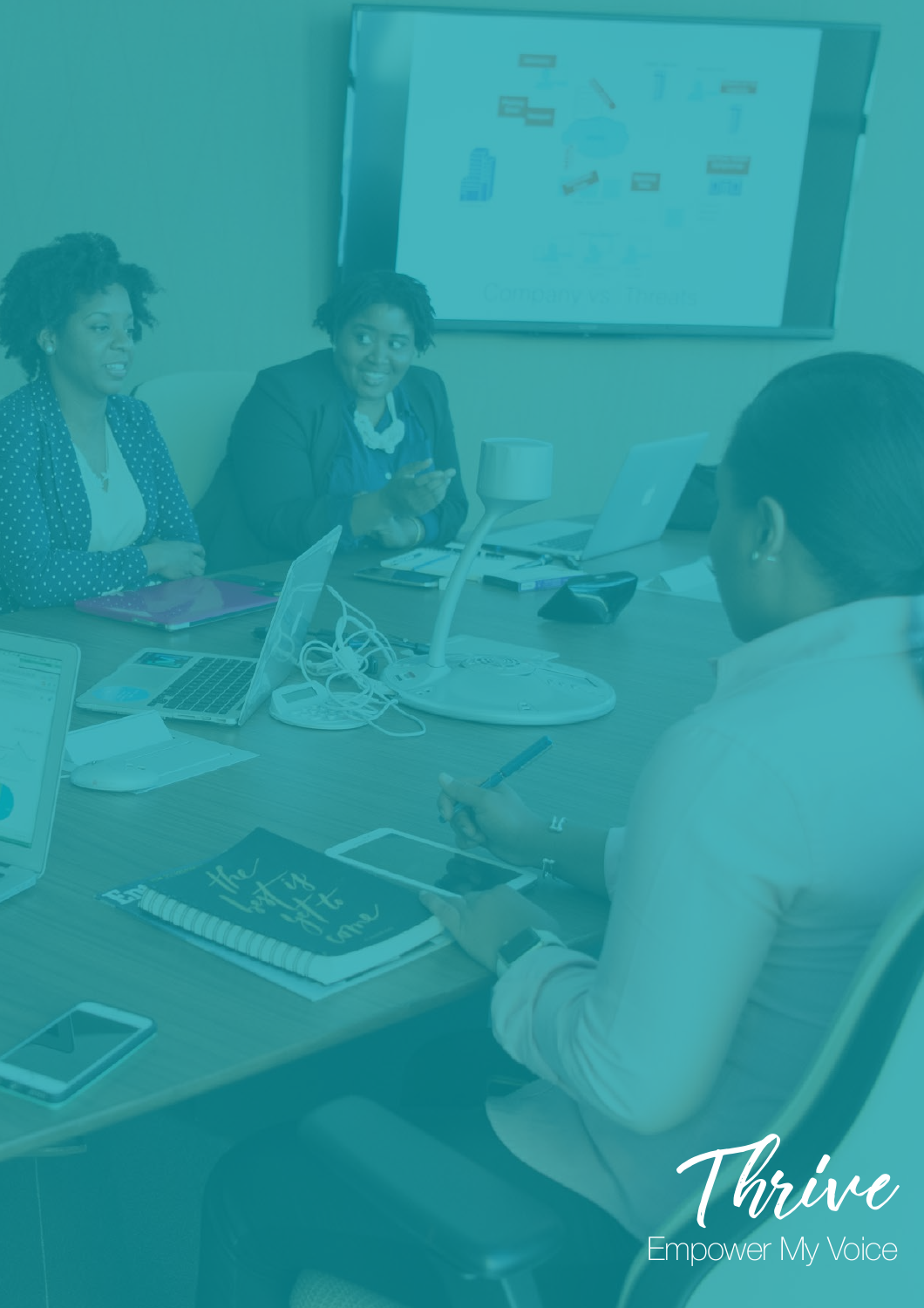[Empower My Voice](https://www.empowermyvoice.org/) wants to support you as an organisation to evoke and establish long lasting organisation change that benefits all that encounter your organisation. Having taken part in part 1-3 of the project, we now want to offer you the chance to develop an inclusive suite of policies on Equality, Diversity and Mental Health, delivered to you in conjunction with [Thrive Law.](https://www.thrivelaw.co.uk/)

### **Why Thrive?**

[Thrive Law](https://www.thrivelaw.co.uk/) are specialist employment lawyers with an expertise in Equality, Diversity and Mental Health.

Thrive were awarded two prestigious awards in 2019 for Social Mobility and Diversity & Inclusion. In 2020, we were awarded the Diversity & Inclusion award at the Yorkshire Legal Awards for a second time. We were also shortlisted by the Law Society for an [Excellence Award](https://www.thrivelaw.co.uk/2020/09/08/thrive-law-shortlisted-for-prestigious-law-society-excellence-awards/) in Diversity and Inclusion alongside the UK's leading law firms in 2020.

Thrive are featured by the Solicitors Regulation Authority ["SRA"] in their [disability](https://www.youtube.com/watch?v=fLQgISdwcoY) [leadership campaign](https://www.youtube.com/watch?v=fLQgISdwcoY) and by the Law Society in their managing mental health in the [workplace guide](https://www.lawsociety.org.uk/en/topics/hr-and-people-management/supporting-wellbeing-in-the-workplace-guidance-for-best-practice) for our culture.

Thrive were selected as a mentor firm for the SRA and are the only small firm in the UK as a mentor, supporting other firms to develop their EDI internally.

Thrive are well known nationally for leading with D&I at the heart of everything we do.

See what our clients say about us via Google Reviews [here.](https://www.google.com/search?sxsrf=ALeKk01Z1IV1UC7SN8ttaEGHRVKIe-OyYg%253A1611914714781&ei=2t0TYMKSL7iN1fAP45uswAk&q=thrive+law+google+reviews&oq=thrive+law+google+reviews&gs_lcp=CgZwc3ktYWIQAzIHCAAQRxCwAzIHCAAQRxCwAzIHCAAQRxCwAzIHCAAQRxCwAzIHCAAQRxCwAzIHCAAQRxCwA1AAWABg2LwBaAFwAHgAgAEAiAEAkgEAmAEAqgEHZ3dzLXdpesgBBrgBAcABAQ&sclient=psy-ab&ved=0ahUKEwjC5-2f8sDuAhW4RhUIHeMNC5gQ4dUDCA0&uact=5)

## **Why would you want our services?**

Thrive are employment lawyers with a difference. We strongly believe that organisations benefit from promoting ethnically diverse environments, with an emphasis on mental wellbeing for your staff, employees and/or students.

We can help tailor your existing employment law policies and school procedures to ensure they are legally compliant whilst focussing on how to create healthier, safer and more inclusive spaces for your people.

[Talk to us](https://www.thrivelaw.co.uk/contact-us/) today about how we can help you.

Thrive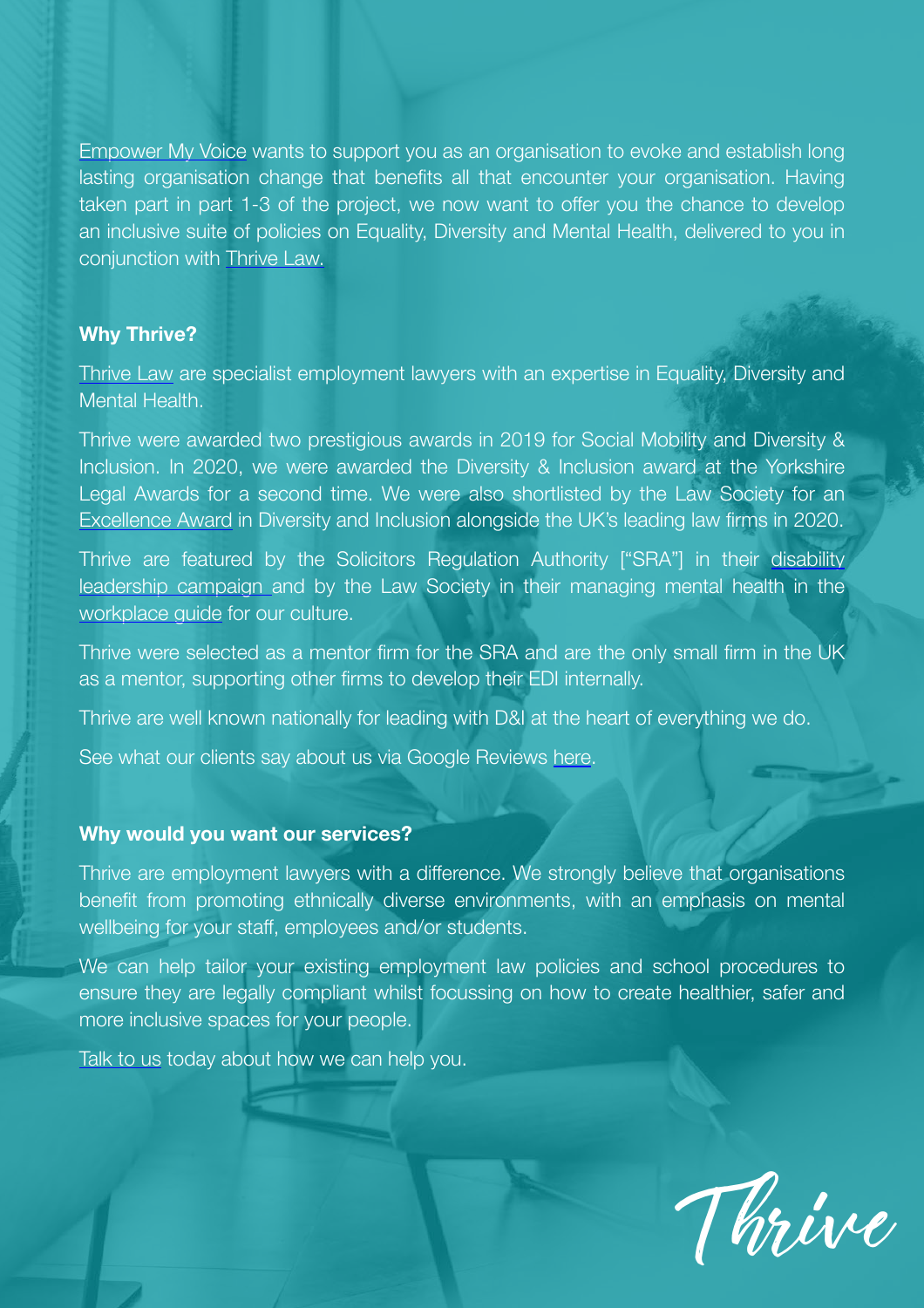





**Jodie Hill** - Jodie has a passion for helping to encourage understanding around mental health. This can be seen in her campaign: [#OneMind,](https://www.change.org/p/steven-brine-mp-having-a-mental-health-first-aider-in-the-workplace-should-be-mandatory) to bring mental health to the top of the business agenda, with her campaign being featured by Sky News, the BBC, The Times, The Law Society Gazette, Yorkshire Post and other key media. Jodie's campaigning has been recognised by many, which recently led to her being shortlisted for several Law Society Excellence awards, she awarded a fellowship of the Royal Society for Public Health. In 2019 she became a Law Care Champion and in 2020 she launched [This is](https://www.thisismeyorkshire.co.uk/)  [Me Yorkshire,](https://www.thisismeyorkshire.co.uk/) and appeared on the [InsideOut Leader Board](https://inside-out.org/leaderboard/) as well as being awarded their Advocacy Award. In 2019, Jodie also founded [Thrive Women](https://www.thrivelaw.co.uk/thrive_women/) - part of her ongoing mission to enable people to 'Thrive' in the workplace.

**Imogen Hamblin** – is an associate solicitor and Employment Law Advocate with a particular focus on schools. She is a School Governor and a Lecturer at the University of Law and Leeds Beckett University. Imogen is also an ambassador for the LGBT+ community and is a member of the LGBT+ committee of the Law Society.

**Tom Stenner-Evans** - Tom is an Employment Law specialist with almost 15 years' experience of advising employers on equality and diversity issues. He sat on the D&I committee of a 500-employee law firm and has provided strategic advice and training at Board level to employers ranging from SMEs to Fortune 500 companies. Tom has also worked closely with a number of large public bodies in respect of the gender equality and LGBT+ strategies and policies.

# **Notice of Referral Agreement**

[We confirm that we have an existing referral arrangement with EMV and a payment of 20%](https://twitter.com/empowermyvoice) of our fees will be made to them for the referral of your case to us. Please note this payment [is made by us direct to EMV and is not required to be paid by you.](https://twitter.com/empowermyvoice)

[Further information about referrals and introductions can be found in our Terms and](https://twitter.com/empowermyvoice) Conditions of Business. If you have any questions regarding this, please do not hesitate to [get in touch with us.](https://twitter.com/empowermyvoice)

Thrive